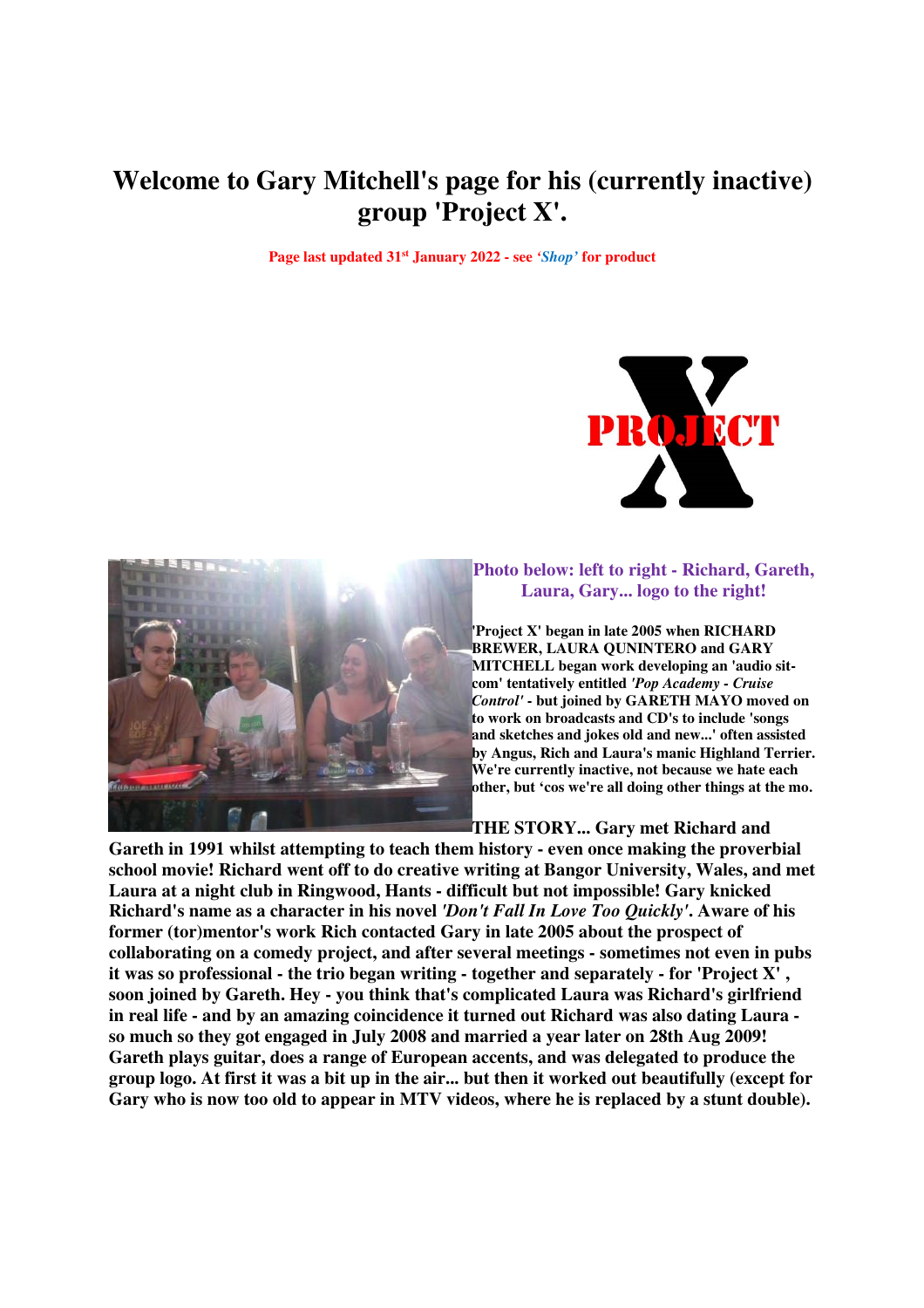**We all chipped in ideas, but the one wot wrote it usually drives! How technology changes in thirty years, eh? When Gary started in 'The Drunkards' he was using a cassette recorder and writing out copies by hand - now it's all e-mail and digital mastering! 'There's life in the old dog yet', says Richard, 'before, that is, we work him to death and steal the rights to his life's work during a senior moment'. Gareth, being a modern guy, usually does his bit of the music straight onto PC - he has a box that makes his guitar sound like a piano. Laura tells them when its' wrong.** 

**Our radio play** *'Paint An Elephant'* **didn't win the 2006 Christchurch Writing Festival but we got an honourable mention, and it's available on our first CD. We've written and recorded material for** *' The Weekend Breakfast Show'* **on 'Hope FM' and have also appeared on their Wednesday night arts show 'Livewire Live', performing live and larking around. Another plan is to one day post FREE downloadable material onto a new group website -'cos 'MySpace' won't let us on theirs!! Plans are also afoot for a new 'best of' CD to promote the group as commercial writers for other people - Mitchell and Webb (no relation) have already knicked some ideas off the sample CD we gave them!!!** 

**Our sampler CD has been withdrawn and is now a collectors' item! Exclusive tracks are now available on the charity compilation CD 'Unavailable Elsewhere' - see** *'Shop' .* 

### **CURRENT (IN)ACTIVITY**

**We're on an indefinite break. That said, we've raided the archives to support the** *'Brain Tumour Charity'*  **(https://www.thebraintumourcharity.org/) to release**  *'The Unreleased'* **– which as its name suggests was the album wot was never released. See**  *'Shop – Charity Offers'* **for how to get hold of a copy…** 

### **SOLO ACTIVITY**

**Richard is working on a play for BBC, a novel, a sci-fi TV script, and a screenplay with James Duckett as well as doing a commercial scriptwriting course. He's also written and published** *'Dr Who'* **stories. Gareth is recording a solo music CD and snowboarding. Possibly**  at the same time. For Gary's solo stuff see this website.



**Behind every great man...' Laura is currently organising Richard, being a domestic goddess for** *'Avon'***, and looking after their daughter, Sophia (born April 2010). Gary and Richard are both members of the** *Southbourne Tabletop and Boardgamers Club (STaB)* **(website www.sttab.co.uk ) .** 

#### **BIBLIOGRAPHIC BIT**

**Timings are given for mastered recordings. The given date for songs and musical inserts is the completion date, as often we record these in sections which Gareth puts together in his Mac, not in specific analogue sessions, which we do when we use Gary's equipment.**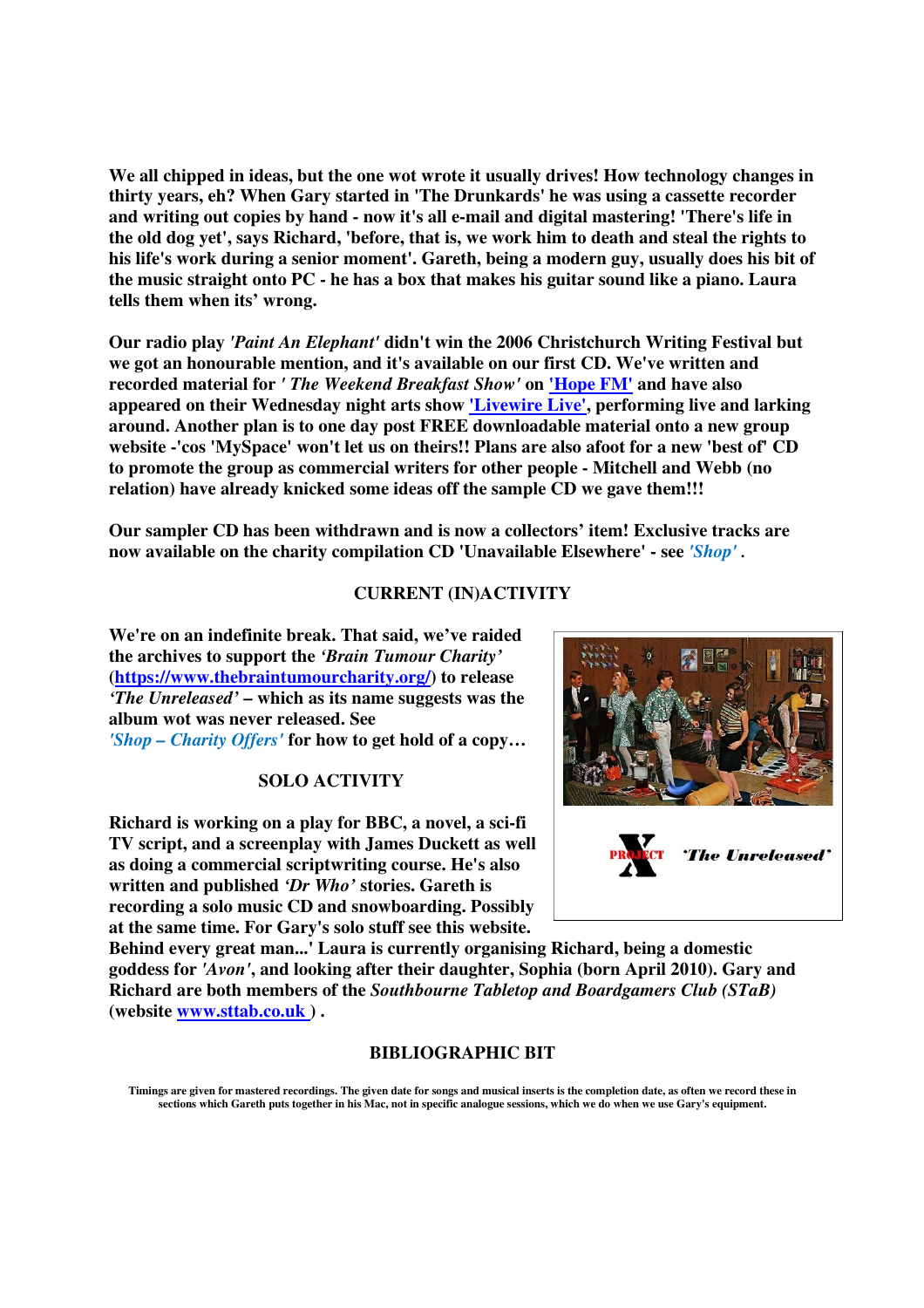**RECORDING SESSION, 20/12/2010, Bournemouth (Gary's House). PERSONNEL: Gary. ITEMS RECORDED: Always Look On The Bright Side Of Life (1:59) NOTES: Coda - a charity Python cover under PX banner.** 

**RADIO BROADCAST, 03/09/2008, Bournemouth ('Hope FM' studio). PERSONNEL: Gary, Richard, Laura, Gareth. ITEMS RECORDED: Offair and official recordings of 'Livewire Live' broadcast (c.60:00 total). Included: Olympic Report (3:35) / Grandad's Saturday Night Takeaway (3:32) / OOUB40 (1:24) and broadcasts of tracks: Magic For Radio / Phone A Friend / Mutually Assured Seduction / Tony's Comeback Night NOTES: Live chat show banter,tracks from albums old and new - plus exclusive live performances.** 



**RADIO BROADCAST, 26/03/2008, Bournemouth ('Hope FM' studio). PERSONNEL: Gary, Richard, Laura, Gareth. ITEMS RECORDED: Off-air and official recordings of 'Livewire Live' broadcast (c.60:00 total). Including broadcasts of tracks: Need A Loan (Beeped Version) / Johnny Cash Shopping / Evil Cats / Film Trailer / Scaramanga Goes To The Estate Agents / American Bond / Back To My Place NOTES: Live chat show banter and playing tracks from albums old and new.** 

**RECORDING SESSION, 25/3/2008, Bournemouth (Gareth's Penthouse). PERSONNEL: Gareth. ITEMS RECORDED: Back To My Place (1:11) / Need A Loan (Beeped Version) (0:54) / Slough, Part Two (2:19) / Domestic Goddess (1:56) NOTES: More work for new CD prior to live 'Hope' broadcast.** 

**RECORDING SESSION, 24/3/2008, Bournemouth (Gareth's Penthouse). PERSONNEL: Gareth. ITEMS RECORDED: Call Line (0:49) / Evil Cats (1:36) / Contempt (0:31) / Issues (1:28) / Film Trailer (0:33) / Divorce (0:26) / Domestic Goddess (Demo) / Need A Loan (0:54) / Need A Loan (Beeped Demo) NOTES: Work for new CD prior to live 'Hope' broadcast.** 

**RECORDING SESSION, 20/2/2008, Bournemouth (Gary's House). PERSONNEL: Gary. ITEMS RECORDED: Working Class Hero (3:45) / Peacekeepers (2:58) NOTES: While working on another project Gary came across Gareth's (unissued) version of this Lennon song from pre-Project X 2006. He also finally finished 'Peacekeepers'.** 

**RECORDING SESSION, 10/2/2008, Bournemouth (Gary's House). PERSONNEL: Gary. ITEMS RECORDED: The Lost Lenin Tapes (Martin George Edit) (2:41) NOTES: Pending Gareth finishing 12th Jan's recordings a stop-gap remix to meet output commitments.** 

**RECORDING SESSION, 12/1/2008, Bournemouth (Gareth's Penthouse). PERSONNEL: Gary, Richard, Laura, Gareth. ITEMS RECORDED: Slough, Part Two (Vocal Tracks) / Issues / Film Trailer / Domestic Goddess / Evil Cats / Contempt / Call Line / Divorce / Back To My Place / Need A Loan? NOTES: A short focused session to do lots of fairly well, 'short' ones that left Gareth with some editing to do on his Mac. 'Evil Cats' written by Rich that morning. Laura didn't eat pizza. Gary got a parking ticket!!!** 

**RECORDING SESSION, 8/1/2008, Bournemouth (Gareth's Penthouse). PERSONNEL: Gareth. ITEMS RECORDED: Slough, Part Two (Instrumental) NOTES: Gareth's records the instrumental backing to Gary's lyrics that expand on Sir John Betjamin's famous poem!** 

**RECORDING SESSION, 15/12/2007, Ringwood (Richard and Laura's house). PERSONNEL: Gary, Richard, Laura, Gareth, Angus the Terrier. ITEMS RECORDED: Grandad's Christmas (2:43) NOTES: A BIG summit meeting to discuss the new CD. The one sketch recorded was written that very morning by Gary for 'Hope FM's' 'The Weekend Breakfast Show' festive output.** 

**RECORDING SESSION, 7/10/2007, Bournemouth (Gareth's Penthouse). PERSONNEL: Gareth, Richard. ITEMS RECORDED: Phone A Friend (3:14) / Tony's Comeback Night (2:42) / The Scantily Clad Chef (1:45) / Magic For Radio (4:41) NOTES: No time wasted at Gareth's 'Tony's' , requiring instrumentation, committed to tape. No - no digital! - no tapes involved!!!** 

**RECORDING SESSION, 23/9/2007, Bournemouth (Gary's House). PERSONNEL: Gary. ITEMS RECORDED: Teen Expert (Compilation) (4:45) NOTES: As with 'Cornwall' a compilation, made during the mastering session.** 

**RECORDING SESSION, 22/9/2007, Ringwood (Richard and Laura's house), Bournemouth (Gary's House). PERSONNEL: Gary, Richard, Laura, Gareth, Angus the Terrier. ITEMS RECORDED: Football Hooligan Instructional CD (2:22) / Bond (1:49) / Teen Expert, Pt 1 (2:36) / Teen Expert, Pt 2 (1:18) / Teen Expert, Pt 3 (0:46) / Grandad's Holiday (2:02) NOTES: Another BIG session of new material for 'Hope FM's' 'The Weekend Breakfast Show'. FX's again added by Gary when he got back.** 

**RECORDING SESSION, 14/8/2007, Bournemouth (Gareth's penthouse). PERSONNEL: Gareth. ITEMS RECORDED: Redundancy (Beeped Version) (2:57) NOTES: Gareth finishes! He'd have done it yesterday if Gary had told him properly what they wanted in the first place!** 

**RECORDING SESSION, 13/8/2007, Bournemouth (Gareth's penthouse). PERSONNEL: Gareth. ITEMS RECORDED: Redundancy (Beeped Version) NOTES: Work on a 'clean' version for 'Hope' re-broadcast.** 

**RECORDING SESSION, 11/8/2007, Bournemouth (Gary's house). PERSONNEL: Gary. ITEMS RECORDED: Cornwall Here We Come (Compilation) (5:26) NOTES: Gary compiles all five together as an alternate method of broadcast for 'Hope FM' .**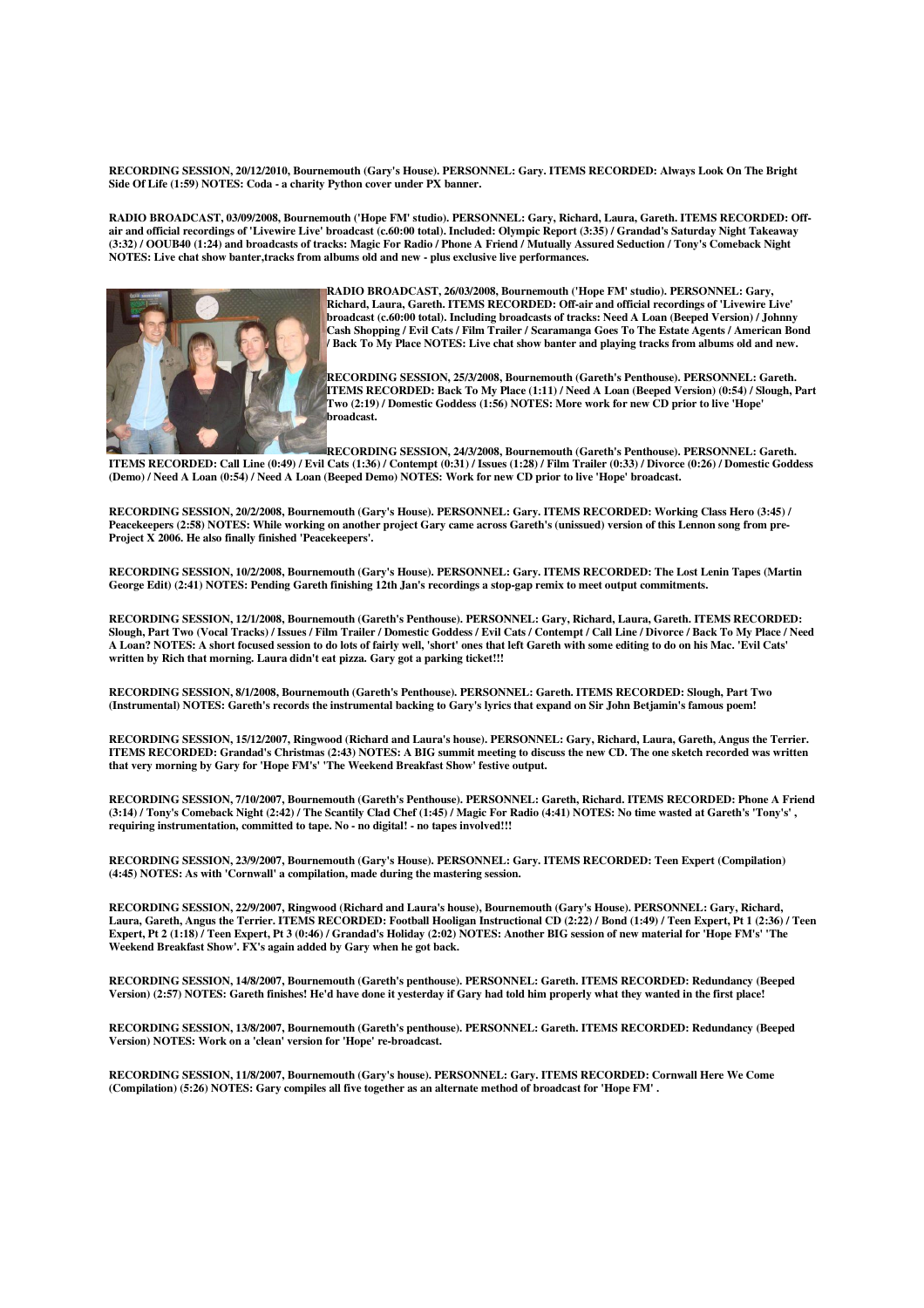**RECORDING SESSION, 10/8/2007, Bournemouth (Gareth's penthouse). PERSONNEL: Gareth. ITEMS RECORDED: Cornwall Here We Come, Pt 1 (1:18) / Cornwall Here We Come, Pt 2 (0:56) / Cornwall Here We Come, Pt 3 (0:58) / Cornwall Here We Come, Pt 4 (0:53) / Cornwall Here We Come, Pt 5 (1:11) NOTES: Gareth finishes this in time to meet a 'Hope FM'; submission deadline.** 

**RECORDING SESSION, 20/5/2007, Ringwood (Richard and Laura's house), Bournemouth (Gary's House). PERSONNEL: Gary, Richard, Laura, Gareth, Angus the Terrier. ITEMS RECORDED: Grandad's Sunday (3:41) / Crufts (3:03) / Pitch (1:11) / Mistaken Identity (2:11) NOTES: A BIG session of new material for 'Hope FM's' 'The Weekend Breakfast Show'; sound effects added by Gaz the elder to complete the sketch later. In 'Crufts' Gary plays Angus!!!!!!** 

**RECORDING SESSION, 19/5/2007, Bournemouth (Gareth's penthouse). PERSONNEL: Gareth. ITEMS RECORDED: American Bond (2:31) NOTES: Sound effects added to complete the sketch.** 

**RECORDING SESSION, 10/10/2006, Bournemouth (Gary's house). PERSONNEL: Gary. ITEMS RECORDED: California Boys (0:40) NOTES: Edit of 'Gary Random' as punctuation for the new CD (but not used in the event).** 

**RECORDING SESSION, 9/10/2006, Bournemouth (Gareth's penthouse). PERSONNEL: Gary, Richard, Gareth. ITEMS RECORDED: Patent Office (4:05) / Where's Gandalf? 1 (0:19) / Where's Gandalf? 2 (0:35) / Where's Gandalf? 3 (0:31) / American Bond / Cornwall Here We Come (Pts 1 to 5) NOTES: ...they recorded Laura's 'Patent Office while she was dog-sitting. After Gaz (the elder) left Gaz (the younger) and Richard got to recording some improv tracks - the last two of which they only told the bibliographically retentive one about seven months later!!!** 

**RECORDING SESSION, 8/10/2006, Bournemouth (Gareth's penthouse). PERSONNEL: Gareth. ITEMS RECORDED: Mutally Assured Seduction (4:04) NOTES: Mayo goes for a remake - after which the group met up to decide the track listing for 'It Smells...' only one thing out of place! So, the next day...** 

**RECORDING SESSION, 29/9/2006, Bournemouth (Gareth's penthouse). PERSONNEL: Gary, Richard, Laura, Gareth. ITEMS RECORDED: Paint An Elephant (Song) (1:36) / Paint An Elephant (Play) (22:00) / Mutually Assured Seduction (Alternate Vocal Inserts) NOTES: Over the previous week Gareth mixed and mastered these two recordings, which everyone then Ok'd. Rich and Loz very excited about their new car and puppy - and the two Gaz' drunk whisky late into the night!** 

**RECORDING SESSION, 22/9/2006, Bournemouth (Gareth's penthouse). PERSONNEL: Gary, Richard, Laura, Gareth. ITEMS RECORDED: Paint An Elephant (Song) / Paint An Elephant (Play) NOTES: Following his strategy of 'aggressive recording' we recorded our new radio play on Gareth's snazzy PC (which leaves him with a huge editing job) but we got it done and dusted in an evening (the software is 'easier' to edit and more forgiving than Gary's analogue 4-track). This is a complex recording and Gaz the Younger had already recorded inserts and the song in the week before. 'The first session in 30 years where I haven't had to twiddle nobs', said Gaz the Elder. 'We're getting a puppy', said Rich and Laura.** 

**RECORDING SESSION, 17/9/2006, Bournemouth (Gary's house). PERSONNEL: Gary, Deanna Mitchell. ITEMS RECORDED: Beware Of The Daughter (Demo) (2:24) / Peacekeepers (2:30) / Gary Random NOTES: Gary masters his original and unissued last century recordings of a song and sketch as 'demos' to be developed by the group. (Original recording date 2+5/4/1997 and 26/4/1997 respectively). Around this time his daughter Dee recorded him arsing around, which worked so well it was copied for future use in something. Maybe.** 

**RECORDING SESSION, 26/8/2006, Bournemouth (Gareth's penthouse). PERSONNEL: Gary, Richard, Laura, Gareth. ITEMS RECORDED: Mutually Assured Seduction (Main Body) / Mutually Assured Seduction (Vocal Inserts) / Alf's Ghost (Aborted Re-Make) / Redundancy (2:57) NOTES: We did a lot of writing too. Then we went down the pub, plotted and planned, and had out piccy taken. By this date Gareth had done the muso bit on 'MAS'.** 

**RECORDING SESSION, 15/4/2006, Bournemouth (Gary's house). PERSONNEL: Gary. ITEMS RECORDED: Scaramanga Goes To The Estate Agents (3:50) NOTES: A 'sting' sound effect added in order to successfully master. The first of the 'Bond' sketches!** 

**RECORDING SESSION, 14/4/2006, Bournemouth (Gareth's penthouse / Gary's house). PERSONNEL: Gary, Richard, Laura, Gareth. ITEMS RECORDED: Alf's Ghost (3:05) / Sharpe's Pride And Prejudice (3:21) / Patent Office (Original) (4.22) / Scaramanga Goes To The Estate Agents / Beer Careful (4:03) NOTES: A long session at Gareth's new pad. We ate pizza! 'Sharpe' left unfinished, Gary finishing a 'close-mic' (possibly demo) version back at his afterwards! We changed the name of 'Beer' from 'Date Rape' because it sounds nicer!** 

**RECORDING SESSION, 19/3/2006, Ringwood (Gareth's parents place). PERSONNEL: Gareth. ITEMS RECORDED: Johnny Cash Shopping (2:34) NOTES: Everyone else absent this time - a comic song from Gareth, 'The Man In Black' shops at Tescos!** 

**RECORDING SESSION, 18/3/2006, Blandford (Richard and Laura's old place). PERSONNEL: Gary, Richard, Laura. ITEMS RECORDED: Oscars (3:08) / The Tour Guide (3:59) / Politics, Baby (2:38) / The Heavens Above Show (4:53) NOTES: Gareth absent again - texted apologies! We spent six hours on this 'sesh', sustained by Laura's coffee and bacon sarnies.** 

**RECORDING SESSION, 12/3/2006, Blandford (Richard and Laura's old place). PERSONNEL: Gary, Richard, Laura. ITEMS RECORDED: Mr Jizz (0:46) / The Kulture Show (5:55) NOTES: Gareth unable to make the session due to being badly injured in a skiing accident. Apparently he got home late the previous night and had to sleep!**